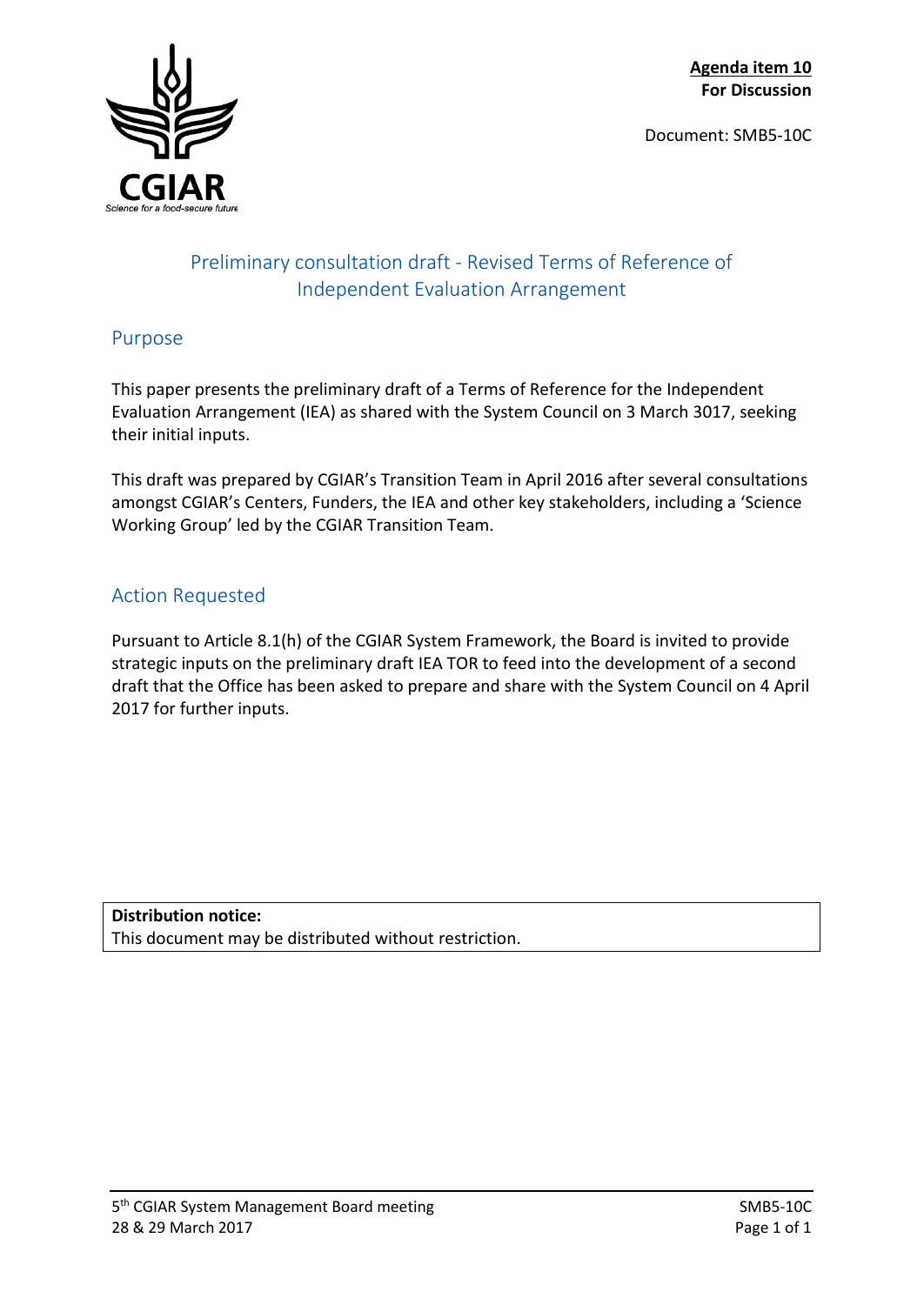

## Preliminary draft: Revised Terms of Reference of the Independent Evaluation Arrangement

## Purpose

This document sets out for System Council review and input, the 'Preliminary Draft' Terms of Reference for CGIAR's Independent Evaluation Arrangement ('IEA'), as prepared by CGIAR's Transition Team in April 2016 after several consultations amongst CGIAR's Centers, Funders, the ISPC and other key stakeholders, including a 'Science Working Group' led by the CGIAR Transition Team.

## \*\* **Action requested: System Council participants are invited to provide any initial comments on the Preliminary Draft by Friday 24 March 2017**.

A second draft, after taking up any inputs, and any inputs from the System Management Board during its 5<sup>th</sup> meeting on 28-29 March 2017, will be issued to the System Council on 4 April 2017.

**Document category: Working document of the System Council** There is no restriction on the circulation of this document

Prepared by: CGIAR System Management Office, and incorporating Transition Team drafting.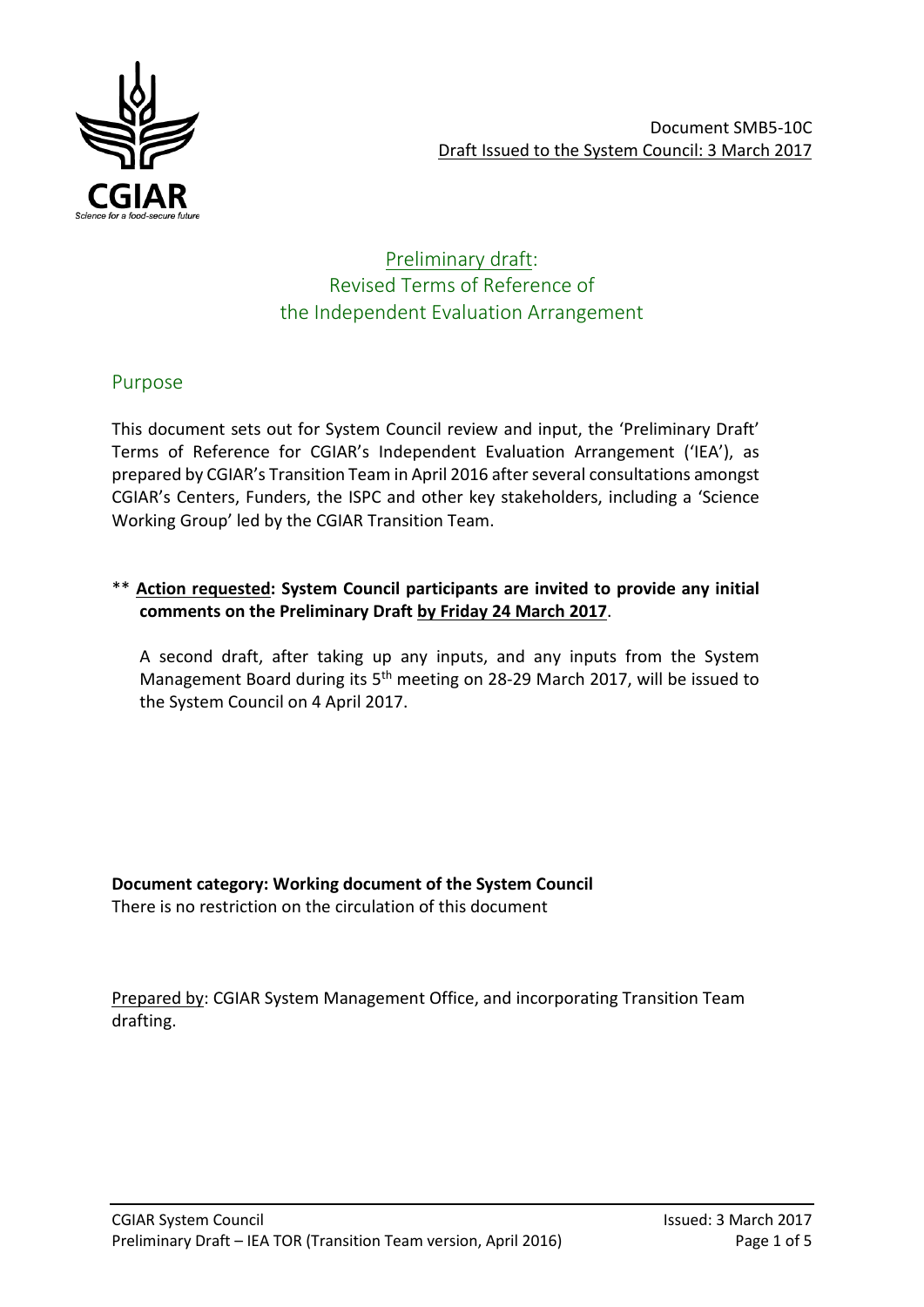## Background

- 1. The existing Mandate and Institutional Arrangements for CGIAR's Independent Evaluation Arrangement is set out in Chapter 5 of the '*CGIAR Policy for Independent External Evaluation*' [1,](#page-2-0) with operational effect from 1 February 2012.
- 2. In anticipation of the transition to a revised CGIAR governance framework by 1 July 2016, and based on several joint meetings of the Funders and the Centers and more detailed meetings of a 'Science Working Group' chaired by the CGIAR Transition Team, a 'Preliminary Draft' of a new Terms of Reference for CGIAR's IEA was prepared in April 2016, and tabled for discussion at a meeting of the Centers and Funders on 2-4 May 2016.
- 3. That Preliminary Draft is reproduced in Appendix 1 to this paper.
- 4. By reason that the Funders and Centers agreed to prioritize finalization of the *CGIAR System Framework* (setting out the role of the System Council) and the *Charter of the CGIAR System Organization* (setting out the role of the System Management Board and System Management Office), there was no discussion on the 'Preliminary Draft IEA TOR, 8 April 2016' version at the May 2016 meeting, or subsequently.

## Approval process

 $\overline{\phantom{a}}$ 

- 5. Article 6.1(e) of the CGIAR System Framework provides for the System Council to approve the Terms of Reference of the IEA taking into consideration input from the System Management Board.
- 6. As a matter of additional background, the 'Information Memo' shared as a companion document with this paper on 3 March 2017 sets out a potential timeline for the approval of a revised TOR for the IEA, taking into consideration the System Council's September 2016 decision to approve a 1 year interim renewal of the Head of the IEA, pending approval of the revised TOR.

<span id="page-2-0"></span><sup>1</sup> [http://iea.cgiar.org/wp-content/uploads/2016/10/CGIAR-Evaluation-Policy-Final-approved-document](http://iea.cgiar.org/wp-content/uploads/2016/10/CGIAR-Evaluation-Policy-Final-approved-document-effective-February-2012.pdf)[effective-February-2012.pdf](http://iea.cgiar.org/wp-content/uploads/2016/10/CGIAR-Evaluation-Policy-Final-approved-document-effective-February-2012.pdf)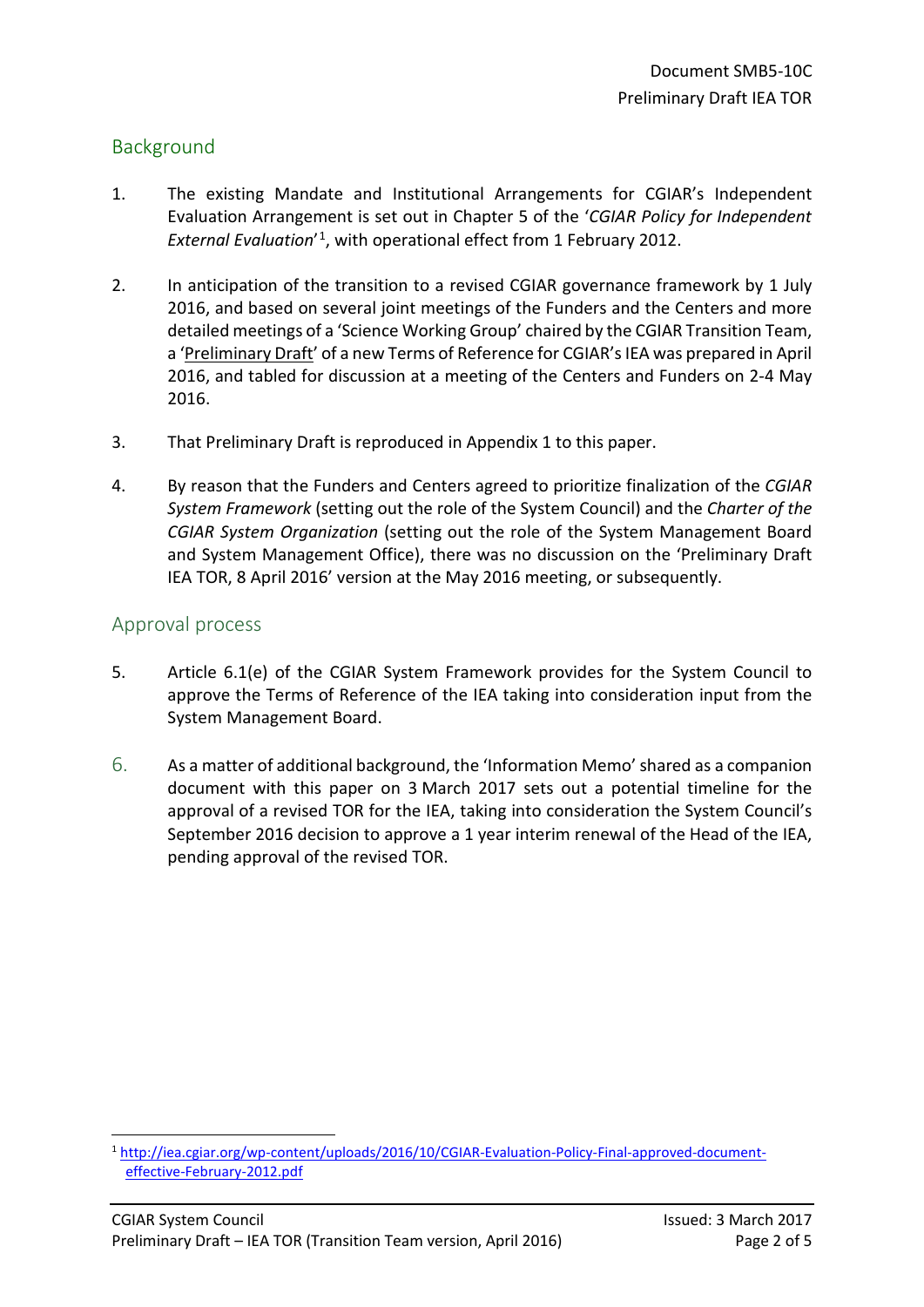# **Appendix 1 Draft Terms of Reference for Independent Evaluation Arrangement** (refer Article 14 of CGIAR System Charter, dated April 8, 2016)

System Management Office note: Pursuant to the CGIAR System Framework, adopted between the Funders and Centers on 17 June 2016, the role of the IEA is described in the 'Definitions' on page 3

Note from Transition team: The Functions come out of the working groups, and the various inputs received on the preliminary draft of the Framework Document, now CGIAR System Charter

## **A. Mandate**

1. The Independent Evaluation Arrangement is a functionally and operationally independent service formed under the authority of the System Council to provide accountability, contribute to learning and support decision-making through the conduct of independent, external evaluations in order to provide the CGIAR System with objective, contemporary and cost-effective information on the overall performance of CGIAR Research and the functions and structures of the CGIAR System. The purpose, functions and composition of the IEA shall be as set forth under its Terms of Reference, as approved and amended periodically by the System Council with powers duly delegated by the System Council.

### **B. Functions**

2. As requested by the System Council, the IEA shall undertake the following:

### *Independent evaluation function for accountability*

- a) [In consultation with the Centers Consultative Group, the System Administrative Office, the ISPC Chair and the [head of the] Internal Audit Arrangement,] propose for System Council approval a multi-year evaluation framework for CGIAR Research, to be reviewed annually to ensure relevance in light of changed risk and organizational conditions, and that includes periodic evaluations and periodic external governance and management reviews of the Centers;
- b) Plan, design and implement an annual evaluation plan in accordance with the multi-year evaluation framework;
- c) Develop, and periodically revisit and propose revisions if necessary, to the CGIAR Evaluation Policy for approval by the System Council;
- d) Review implementation of evaluation recommendations in subsequent evaluations;
- e) Report on and advise the CGIAR System on lessons learned from evaluations;

### *Learning and advisory function*

f) Provide learning and evidence from evaluations for the development of each CGIAR Strategy and Results Framework in a manner that ensures that evaluation information feeds into analysis of what has worked or not, thereby providing proactive, temporal input into decisions about future directions;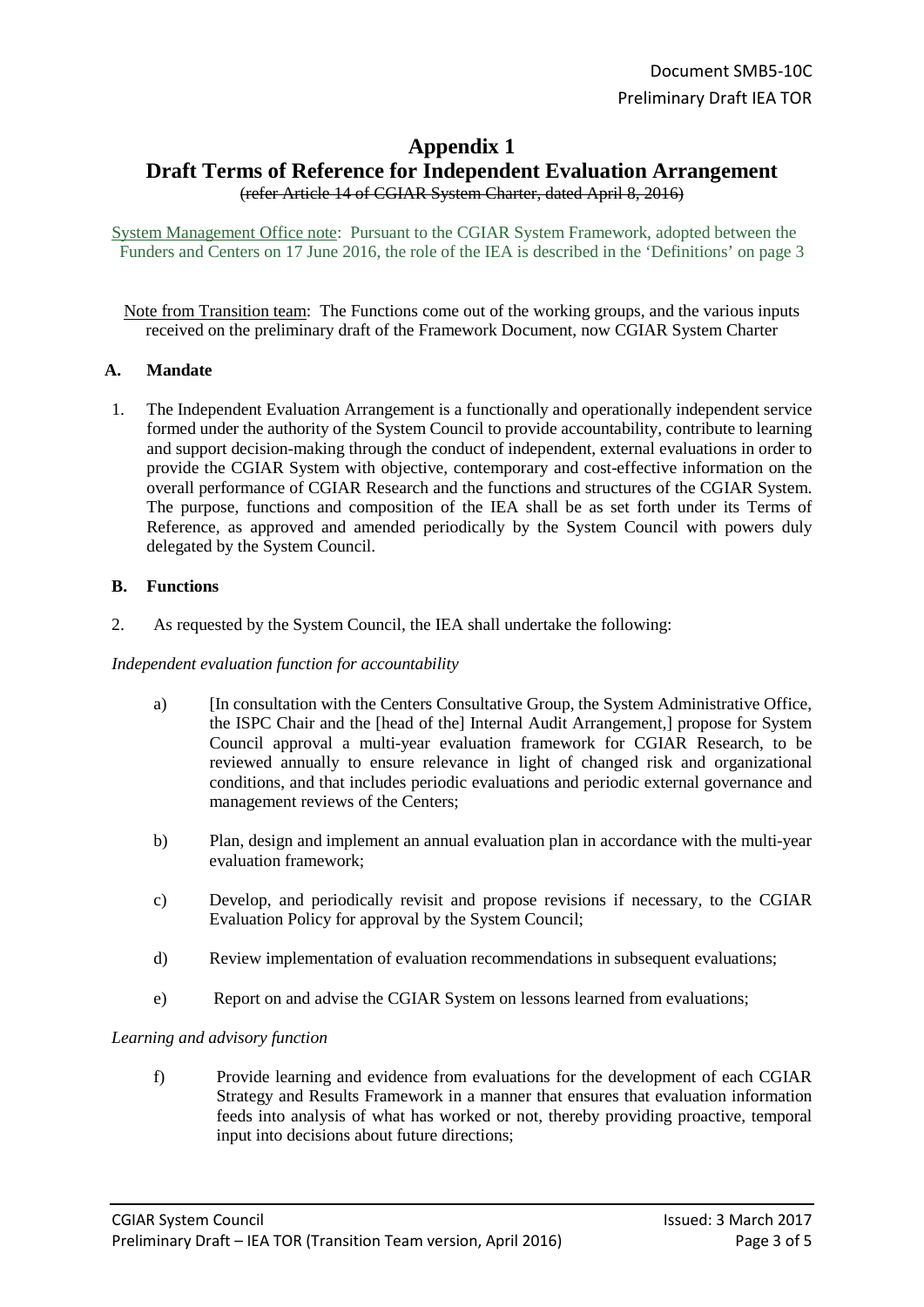- g) Support ISPC's review of proposals for CGIAR Research based on lessons learned from evaluations and [propose][support the development within those proposals of appropriate] accountability and learning frameworks [to be included in such proposals];
- h) Guide and support the CGIAR System to develop and implement a consistent and costeffective contemporary evaluation culture;
- i) Facilitate evaluation quality and effectiveness across the CGIAR System;
- j) Support the development of criteria for science quality, relevance and performance for CGIAR Research; and
- k) Undertake such other functions as may be directed by the System Council.

### **C. IEA team, budget and operational support**

- 3. A secretariat comprised of a small team of professional and administrative staff, shall support delivery of the IEA function.
- 4. The System Council, on the recommendation of the Strategic Impact and Evaluation Committee, will select the head of the IEA according to a merit-based, open and competitive selection process. He/she will serve for a term of [x] years, which may be renewed once by the System Council in its discretion for up to an additional [x] years.
- 5. The head of the IEA reports to the System Council through the Strategic Impact, Monitoring and Evaluation Committee. The IEA Head may address himself/herself directly to the System Council Chair, if the Head of the IEA considers it necessary.
- 6. The hosting arrangements for the IEA, including arrangements for staffing of the secretariat, shall be reflected in an agreement with the hosting organization, the Food and Agriculture Organization of the United Nations, to be approved by the System Council. 8. Annually, the System Council shall approve a budget and work plan with objectives and deliverables for the IEA function as part of a consolidated budget and work plan for the CGIAR System and its advisory bodies to be developed by the System Administrative Office System Management Office in collaboration with IEA and other advisory bodies.
- 7. Annually, the System Council shall approve a budget and work plan with objectives and deliverables for the IEA function as part of a consolidated budget and work plan for the CGIAR System and its advisory bodies to be developed by the System Administrative Office System Management Office in collaboration with IEA and other advisory bodies.

## **D. Engagement of other parties**

- 8. The head of the IEA represents the IEA in dealing with others, unless he/she has specifically tasked another staff member to serve as a focal point on a particular matter.
- 9. The head of the IEA will participate in meetings of the Strategic Impact, Monitoring and Evaluation Committee meetings in accordance with that committee's charter.
- 10. The head of the IEA will coordinate with the Strategic Impact, Monitoring and Evaluation Committee Chair on the matters, methods and periodicity of reporting to the System Council.
- 11. The primary focal point for the IEA in the System Administrative Office System Management